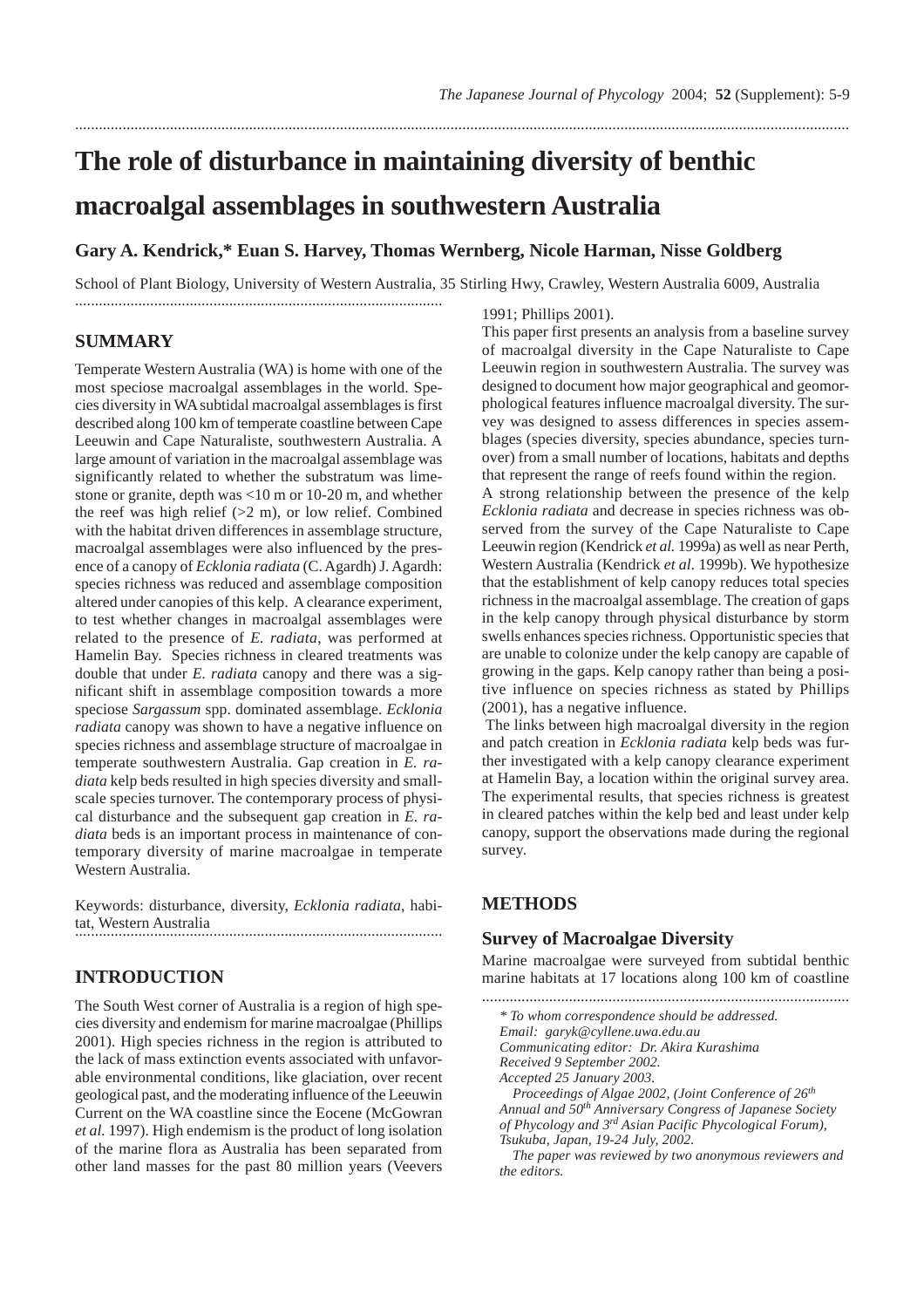

**Fig. 1.** Map of Capes Region showing sampling locations (∑) from the baseline survey between Cape Naturaliste and Cape Leeuwin conducted in 1999, and in the insert, detail of Hamelin Bay showing the study area for the clearing experiment conducted between April 2001 and February 2002.

between Cape Leeuwin (34˚22.78'S, 115˚08.86'E) and Cape Naturaliste (33˚31.95'S, 115˚01.06'E), on the southwest coast of Western Australia between 28th January and 8th February 1999 (Fig. 1). The survey design incorporated: 2 geographical regions: Southern and Western shores; 2 substrata: Limestone and Granite; 2 levels of relief of reefs: high and low relief high  $(>2 \text{ m and } < 2 \text{ m vertical relief},$ respectively); and 2 depths : <10 m, 10-20 m

The sampling design was not fully orthogonal as in some locations, combinations of substratum, relief and depth were difficult to locate. For example, limestone reef was restricted to the southwest portion of the study area and mostly occurred in shallow waters less than 10m deep.

At each location, divers collected macroalgae within six  $0.25$  m<sup>2</sup> quadrats placed randomly within a single substratum, relief and depth combination. Five quadrats were sampled at St. Alouarn Island and two quadrats at Sugarloaf, these two locations were undersampled because of deteriorating weather. Sampling was stratified such that only quadrats that fell on horizontal surfaces were sampled. Samples were sorted, and a species list compiled for each quadrat shortly after collection. Voucher specimens were prepared for each species and were accessioned in the Herbarium at the Botany Department, The University of Western Australia.

Differences in species composition of marine algae between regions, habitats and depths were analyzed using multivariate analysis of similarities (ANOSIM) on a Bray-Curtis similarity matrix constructed from 4th root transformed data. Clarkes Global R and significant probabilities were determined from 5,000 random permutations (Clark and Warwick 2001).

Single one-way ANOSIMs were used to address four specific null hypotheses:

 $H_{01}$ : There is no significant difference in assemblages of macroalgae between shallow (<10m) and deep (10-20 m) granite reefs.

 $H_{02}$ : There is no significant difference in assemblages of macroalgae between shallow limestone and shallow granite reefs.

 $H_{03}$ : There is no significant difference in assemblages of macroalgae between low and high relief granite reefs at deep locations (10-20 m).

 $H_{04}$ : There is no significant difference in assemblages of macroalgae between low and high relief limestone reefs at shallow locations (<10 m).

The relationship between the presence, density and biomass of the canopy forming kelp, *E. radiata* and species richness was investigated. Species richness was calculated for each sampling location and biomass and density of adult kelps recorded. Spatial patterns in the occurrence of algae species among sampling locations in the presence and absence of *E. radiata* were examined using 3 dimensional nonmetric multidimensional scaling based on a Bray-Curtis dissimilarity matrix (Belbin 1993).

#### **Hamelin Bay Clearance Experiment**

The relationship between *Ecklonia radiata* canopy and macroalgal diversity was further investigated in a canopy clearance experiment in Hamelin Bay (34˚13.08'S, 115˚00.88'E), in the southwest part of the Cape Leeuwin to Cape Naturaliste study area. Prior to clearing (February, 2001) we surveyed high (>2 m vertical relief) and low relief (<2 m vertical relief) limestone reefs from Hamelin Bay and found significant differences in macroalgal assemblages between substrata (ANOSIM: Clarkes  $R = 0.253$ ;  $p < 0.001$ , 5,000 permutations). The larger canopy species dominated low relief reef (*Ecklonia radiata*, *Scytothalia doryocarpa* (Turner) Greville , *Sargassum* spp.) whereas high relief reef had higher species richness and more even contributions of species (*E. radiata*, *Sargassum* spp., *Platythalia quercifolia* (R. Brown ex. Turner) Sonder, *Pterocladia lucida* (Turner) J. Agardh, *Amphiroa anceps* (Lamarck) Decaisne, *Metagoniolithon radiatum* (Lamarck) Ducker, *Metamastophora flabellata* (Lamarck) Ducker, *Caulerpa* spp.). Therefore, high and low relief reef was treated as separate habitats for the canopy clearance experiment. During April 2001 (autumn), 18 plots (9 on high and 9 on low relief reef) were cleared of kelp and other large macrophytes to a 10 m circle  $(314 \text{ m}^2 \text{ cleared})$ . Eighteen similar control plots were left uncleared. Here we describe the differences between cleared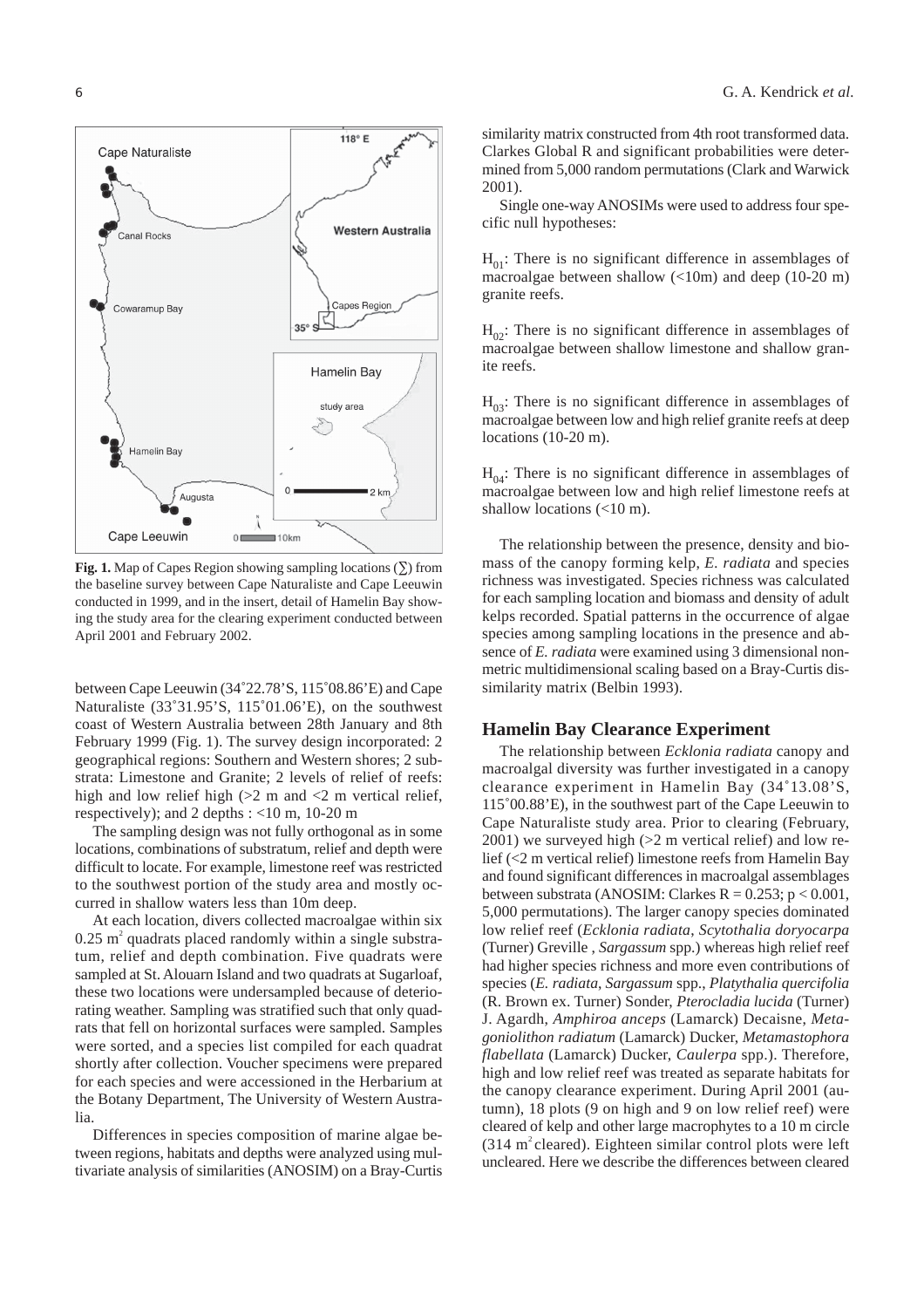**Table 1.** Results of ANOSIMs testing influence of reef type (limestone, granite), depth  $(<10 \text{ m}, 10 - 20 \text{ m})$  and relief  $(>2 \text{ m}, <2 \text{ m})$ on macroalgal assemblages.

| <b>HABITAT</b>                                        | Clarke's R | p value |
|-------------------------------------------------------|------------|---------|
| $H_{01}$ : Shallow vs Deep Granite                    | 0.476      | < 0.001 |
| $H_{02}$ : Shallow Limestone vs Granite               | 0.458      | < 0.001 |
| $H_{03}^{\infty}$ : Low vs High Relief Deep Granite   | 0.101      | 0.031   |
| $H_{04}$ : Low vs High Relief Shallow Limestone 0.288 |            | 0.020   |

and uncleared plots in February 2002, 10 months after the clearings were established. Two-way fixed-factor non-parametric multivariate analysis of variance (NPMANOVA: Anderson, 2001) was performed on Bray-Curtis dissimilarities. This statistic allowed us to evaluate multivariate interactions. The fixed factors were relief (high, low) and clearance (cleared, uncleared). Influential species were further investigated using a similarity percentage procedure (SIM-PER: Clark and Warwick 2001).

#### **RESULTS**

#### **Exploratory data analysis**

Macroalgal diversity was linked to habitat diversity. One hundred and fifty four taxa of marine macroalgae were identified from the Cape Leeuwin to Cape Naturaliste region. Approximately 75.5% of taxa occurred in 5 or less locations during the survey. Significant differences in macroalgal assemblages were observed between shallow and deep granite (reject  $H_{01}$ ), limestone and granite reefs in shallow waters (reject  $\overline{H}_{02}$ ), high (>2 m) and low (< 2 m) relief deep granite (reject  $H_{03}$ ) and high and low relief shallow limestone reefs (reject  $H_{04}$ ) (Table 1).

Locations where *Ecklonia radiata* canopy was dominant had the lowest species richness (e.g. 20 taxa: Hamelin Bay). Locations that were characterized by granite substrata in shallow water (>10m depth) and that lacked a canopy of *E. radiata,* had highest numbers of taxa of benthic macroalgae (Foul Bay: 40 taxa; Canal Rocks: 50 taxa). The canopy in these areas was fucalean algae, either *Cystophora* spp or *Platythalia* spp*. E. radiata* and *Scytothalia doryocarpa* were the only canopy-forming species that occurred at greater than 50% of the survey locations. Of the 20 most commonly occurring understory taxa, 6 were coralline red algae (crustose corallines, *Haliptilon roseum* (Lamarck) Garbary & Johansen*, Amphiroa anceps, Metamastophora flabellata , Metagoniolithon radiatum, Jania pulchella* (Harvey) Johansen & Womersley*, Rhodopeltis australis* Harvey). Other abundant species included *Zonaria turneriana* J. Agardh and *Lobophora variegata* (Lamouroux) Womersley. Juveniles of *Scytothalia doryocarpa* and *E. radiata* were also common components of the understory. A nMDS plot of quadrats sampled during the survey indicated a difference in assemblage structure between those quadrats with *E. radiata* present and those without (Fig. 2). This difference was driven by numbers of species present in each quad-



**Fig. 2.** Non-metric MDS plot of macroalgal assemblages in quadrats from the 1999 Cape Leeuwin to Cape Naturaliste survey (3D nMDS: axes 1 and 2 shown: stress = 0.18). Filled squares are quadrats with *E. radiata* and open squares are quadrats without *E. radiata*.

rat, with fewer species of macroalgae in quadrats with *E. radiata*. Also, species richness of macroalgae at locations decreased as density and biomass of adult kelps increased (Fig. 3). As *E. radiata* increased in biomass (Fig. 3A) and density (Fig. 3B) the variability in species richness at any single biomass or density also increased dramatically.

#### **Experimental Clearance in Hamelin Bay**

Ten months after clearing (February, 2002) the macroalgal assemblages in areas where *Ecklonia radiata* canopy was cleared were significantly different from areas with *E. radiata* canopy (Table 2). The interaction between clearing and relief was not significantly different, suggesting the process of canopy loss through clearing had a similar influence on both high and low relief reef (Table 2). Species richness in areas where *E. radiata* canopy was cleared (28  $\pm$  1, mean  $\pm$  SE, n=18) was almost double that of areas with the *E. radiata* canopy intact  $(15 \pm 1, \text{mean} \pm \text{SE}, n = 18)$ . Those species of macroalgae that contributed most to the differences in assemblage structure were canopy species that also contributed the most biomass to the macroalgae assemblage (e.g. *E. radiata*, *Scytothalia doryocarpa*, *Platythalia quercifolia*, *Cystophora retorta* (Mertens) J. Agardh and *Sargassum* spp.; Table 3). High relief reef contained larger numbers of species contributing to the differences between uncleared and cleared areas*. Ecklonia radiata* canopy was replaced by *Sargassum* spp. canopy in those areas that were cleared. *Sargassum* spp. increased in biomass over 185% between 6 and 10 months after canopy clearing, suggesting that *Sargassum* spp. are still in the process of establishment.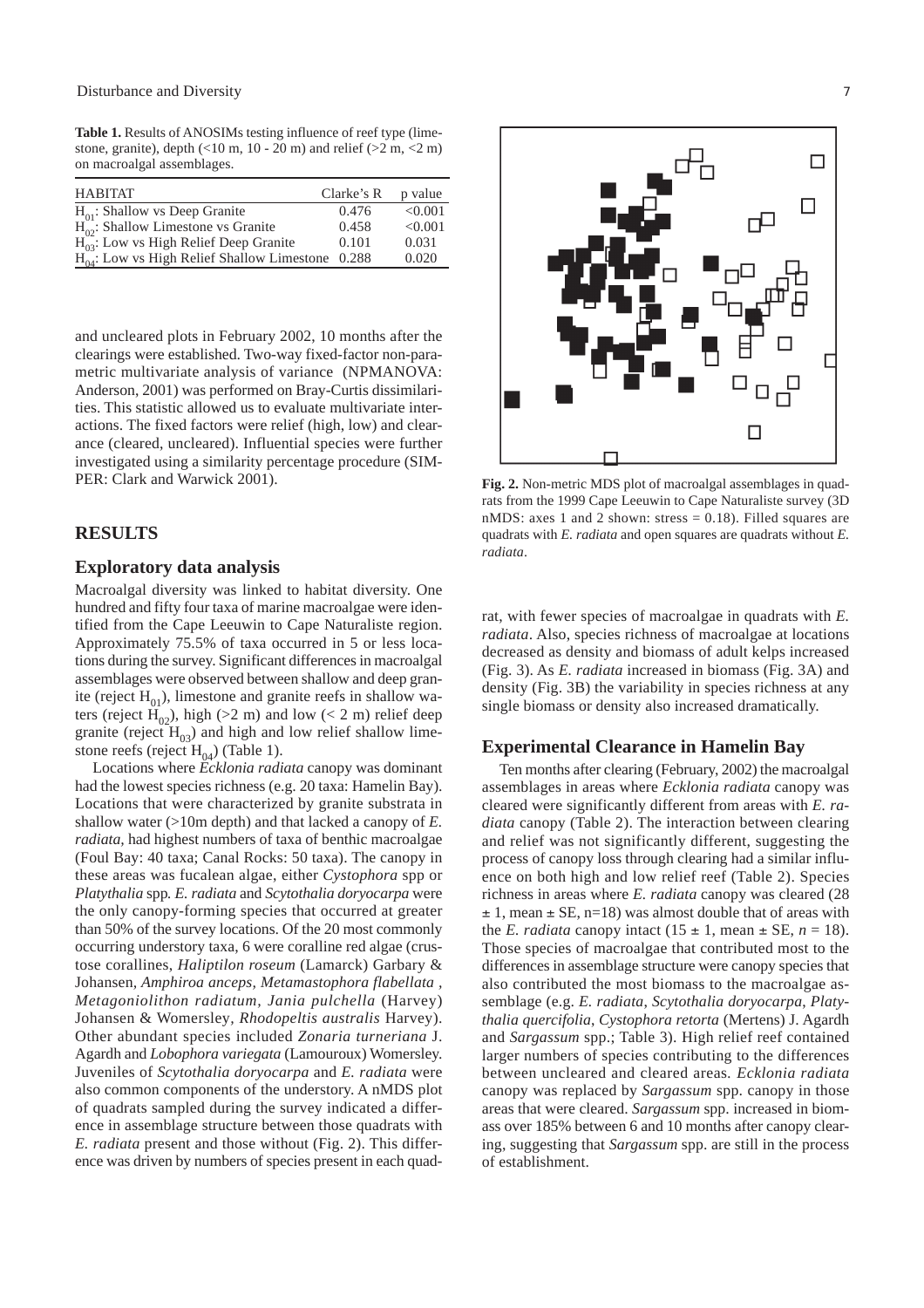

**Fig. 3.** Decrease in species richness with increase in total (A) biomass (g. dwt. 1.5 m-2) and (B) density of adult *Ecklonia radiata* (individuals1.5  $m<sup>-2</sup>$ ) for locations surveyed from the Cape Naturaliste to Cape Leeuwin region.

## **DISCUSSION**

## **Diversity of macroalgae related to diversity of habitat**

Diversity of marine macroalgae in southwestern Australia is in part linked to diversity of habitats of different rock types at different depths and to the presence of *Ecklonia radiata* canopy. Similarly, O'Hara (2001) found habitats supported unique macroalgal and faunal assemblages over 10˚ of latitude in Victoria, Australia. Assemblages of marine algae varied across the study region and were significantly different between granite and limestone reefs and between depths <10 m and 10-20 m.

Algal assemblages on deeper granite reefs offshore were significantly different to shallow onshore reefs and boulder fields. *Ecklonia radiata* and, *Scytothalia doryocarpa* were the dominant canopy on deeper granite reefs. The understory assemblage was depauperate, with the foliose red alga *Dictyomenia sonderi* Harvey and the bladed brown alga *Lobophora variegat*a recorded in patches with little or no kelp canopies. Shallow granite reef and boulder fields had

**Table 2.** Non-parametric Multivariate Analysis of Variance with Relief (High, Low) and Clearance (Uncleared, Cleared) as fixed factors. Data were square-root transformed. Analysis was based on Bray-Curtis dissimilarities with 5000 permutations.

| Source             | df | MS    |       |        |
|--------------------|----|-------|-------|--------|
| Relief (R)         |    | 6803  | 4.32  | 0.0040 |
| $C$ learance $(C)$ |    | 36555 | 23.23 | 0.0002 |
| R x C              |    | 2394  | 1.52  | 0.1540 |
| Residual           | 32 | 1573  |       |        |
| Total              | 35 |       |       |        |

species-rich canopies of *E. radiata*, *Sargassum*, *Cystophora*, *Platythalia* and *Scytothalia*. Understory assemblages were also more diverse, with high species turnover between replicate quadrats within locations.

Limestone reefs had similar dominant understory species to those observed in Marmion Lagoon, near Perth Western Australia (Hatcher 1989; Phillips *et al.* 1997; Kendrick *et al.* 1999b). *Amphiroa anceps*, *Jania pulchella*, *Callophyllis* sp. and *Pterocladia lucida* are abundant understory species under kelp-dominated limestone reefs from near Hamelin Bay to Augusta. The species, *A. anceps*, *Jania* sp. and *P. lucida* also characterize understory species in kelp forests on limestone reefs in Marmion Lagoon (Phillips *et al.* 1997; Kendrick *et al.* 1999b).

## **Local variability in species composition**

## **within habitats**

Species composition was variable and species turnover was high between replicate quadrats within habitats. Algal assemblages in the study area were species rich (154 species) with many rare species. Similarly, from Marmion Lagoon, eighty two taxa of red, brown and green algae were found associated with *Ecklonia radiata* (Phillips *et al.* 1997). Many of these taxa were rare: only 18 occurred in >10% of samples and 13 taxa in 5-10%.

## *The negative influence of the kelp* **Ecklonia**

#### **radiata**

The contemporary process of physical disturbance and the subsequent gap creation in *E. radiata* beds is an important process in maintenance of contemporary diversity of marine macroalgae in temperate Western Australia. *Ecklonia radiata* canopies exerted a negative influence on diversity of marine macroalgae. In the presence of *E. radiata,* macroalgal assemblages are species poor. Local diversity in marine macroalgae are maintained through the physical removal of canopy species by swells during storms and the colonisation of those cleared gaps by a range of ephemeral, opportunistic species, including other canopy species like *Sargassum* spp. Most locations within *E. radiata* beds have a mosaic of *E. radiata* dominated canopy and gaps occupied by more species-rich macroalgal assemblages with canopies of *Sargassum*, *Cystophora* and *Platythalia*. These local scale patterns reflect the interaction between local disturbance and colonization history, localized dispersal and